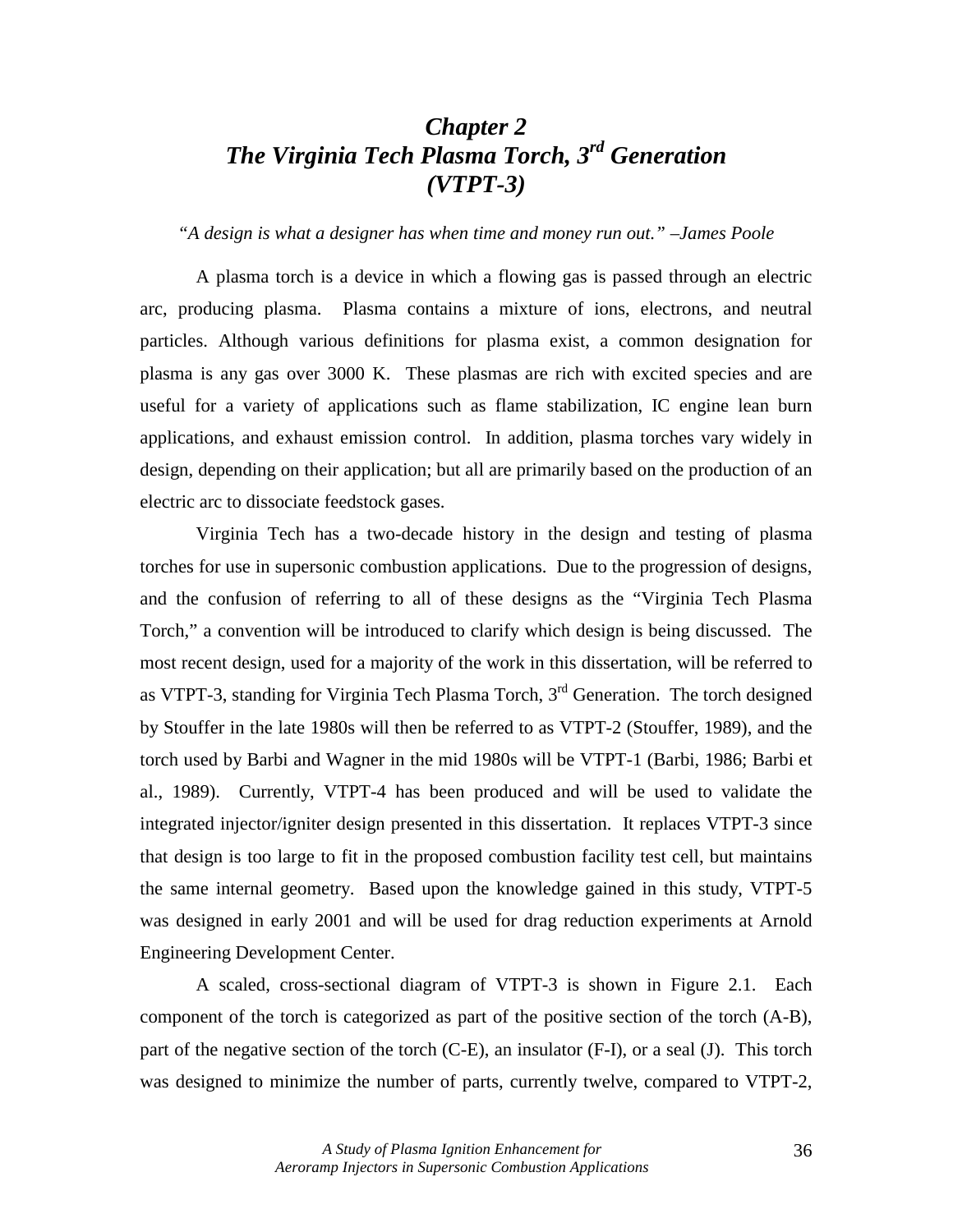which has twenty-three. The reduction of parts was found to produce great benefits in the areas of reliability, sealing performance, and the time needed to change electrodes. The discussion of the torch components is organized to deal with like parts in the same section.



Figure 2.1: Schematic of VTPT-3 (A: Anode, B: Torch Body, C: Cathode, D: Micrometer Drive, E: Cathode Bracket, F: Flow Swirler, G: Support Rod, H: Bolt Jackets, I: Body Insulator, J: O-Rings, K: Feedstock Lines)

### **2.1: The Anode and Cathode**

 Examples of the anode and cathode used with VTPT-3 are shown in Figure 2.2. The size and complexity of the anode used with VTPT-3 prompted the use of softer metals for easier machineability, whereas the smaller anodes of VTPT-2 were made of tungsten. Through a number of erosion tests, it was shown that molybdenum was a good substitute for tungsten, providing a slightly shorter lifetime than tungsten, but being much easier to machine. For tests involving air and nitrogen, copper anodes were used in place of molybdenum, since it was discovered that air and nitrogen plasmas were quite erosive to molybdenum, but less so for copper. The internal geometry of the anode used here is identical to that of the one used on VTPT-2, since the design used for that torch was proven and worked well. The external geometry is quite different though, to allow for easy insertion into the tunnel test cell and quick removal of the anode with a wrench. This circumvented the need for unscrewing six Allen-head cap screws present on the earlier design. The anode screws onto the torch body and can be tightened using two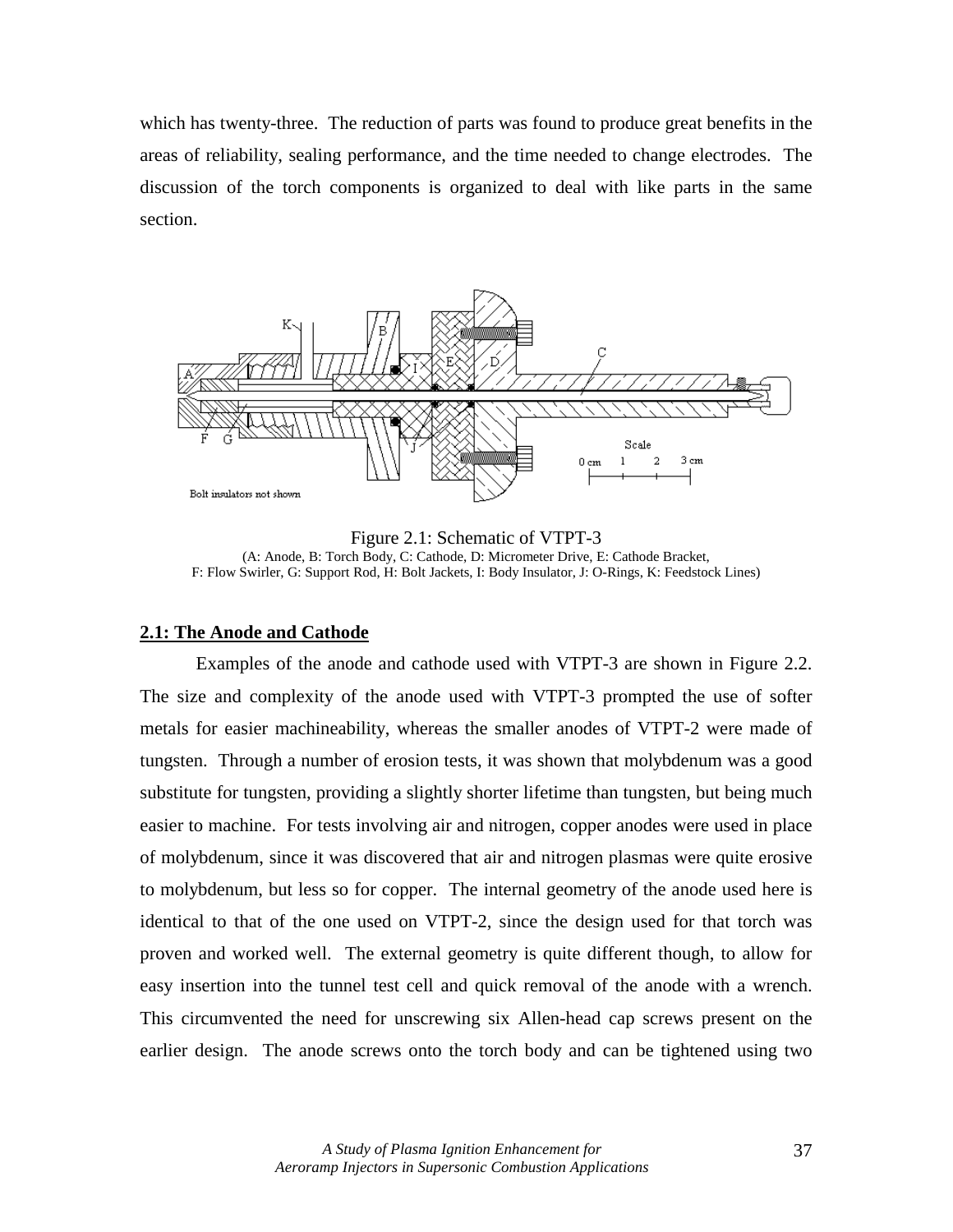wrenches. Leverage is provided by means of flats machined into the anode and torch body.

 The cathode is machined from a 0.125-in. diameter, 2% thoriated tungsten welding rod. The ends are machined to a 20<sup>°</sup> half-angle cone, identical to the cathodes used in VTPT-2, except for the length. Since the electrode geometry for VTPT-3 is identical to VTPT-2, the same arc gap of 0.178 mm is maintained. To make this adjustment, the micrometer was turned until electrical contact between the anode and cathode was made. Then, the cathode was backed out until electrical contact was broken. From this point, the cathode was backed out an additional 0.178 mm to set the arc gap.



Figure 2.2: Plasma Torch Electrodes (A: Molybdenum Anode, B: Copper Insert, C: Tungsten Cathode)

## **2.2: The Torch Body**

 The torch body is machined from stainless steel to resist corrosion and to provide a hard structural surface into which other torch components can be screwed. A picture of the torch body is shown in Figure 2.3. Two stainless steel tubes are fitted to the torch body to allow for a pressure tap and the input of a torch feedstock. As shown in Figure 2.3, the larger tube is for the feedstock, while the smaller is used for the pressure tap. Nickel lubricant/sealant is spread over the threads to help prevent leaks between the anode and torch body, as well as to prevent galling between the copper anodes and the harder torch body threads. The actual sealing surface between the anode and torch body occurs at the flat interface between the two, highlighted by the arrow in Figure 2.3a. The micrometer drive assembly attaches to the back of the torch body by means of four  $\frac{1}{4}$ -in. Allen-head cap screws. An o-ring between the torch body and body insulator prevents feedstock leaks out the back of the torch chamber.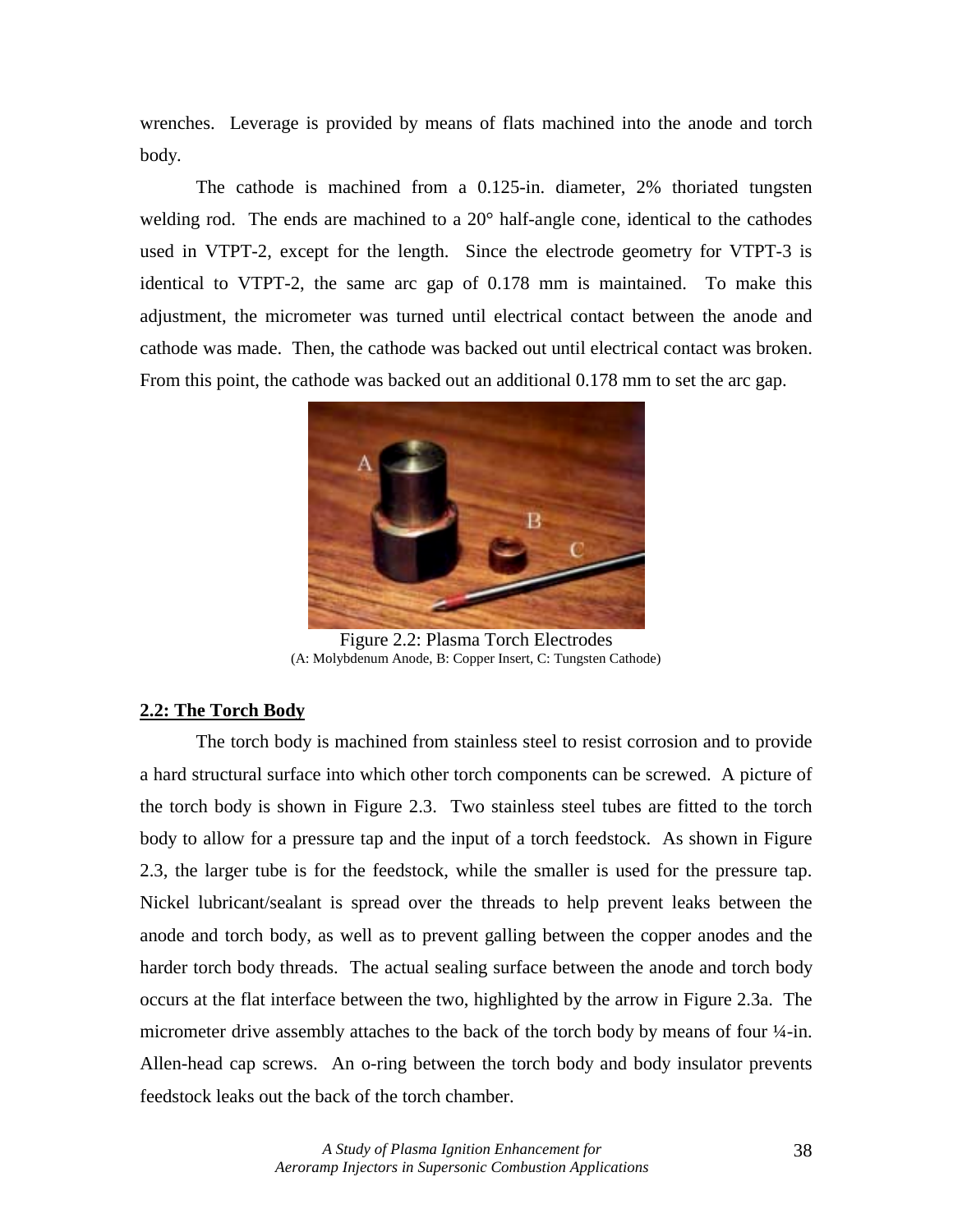

(a) Front View (b) Rear View

Figure 2.3: Plasma Torch Body (B: Torch Body, K: Feedstock Line)

## **2.3: The Micrometer Drive Assembly**

 The micrometer drive, micrometer bracket, and the cathode are collectively referred to as the micrometer drive assembly, which is shown in Figure 2.4. The micrometer drive is a 440 Starrett® depth micrometer used to ensure accurate setting of the arc gap. The micrometer attaches to the micrometer bracket by means of two  $\frac{1}{4}$ -in. Allen-head cap screws (chrome-colored in Figure 2.4). The bracket, machined from stainless steel, is then anchored to the torch by means of four additional ¼-in. Allen-head cap screws. Bolt insulators around the bracket screws and the body insulator keep the anode and cathode electrically isolated. An o-ring between the micrometer bracket and micrometer drive provides a secondary seal in case the o-ring between the body insulator and micrometer bracket fails.



Figure 2.4: The Micrometer Drive Assembly (D: Micrometer Drive, E: Micrometer Bracket)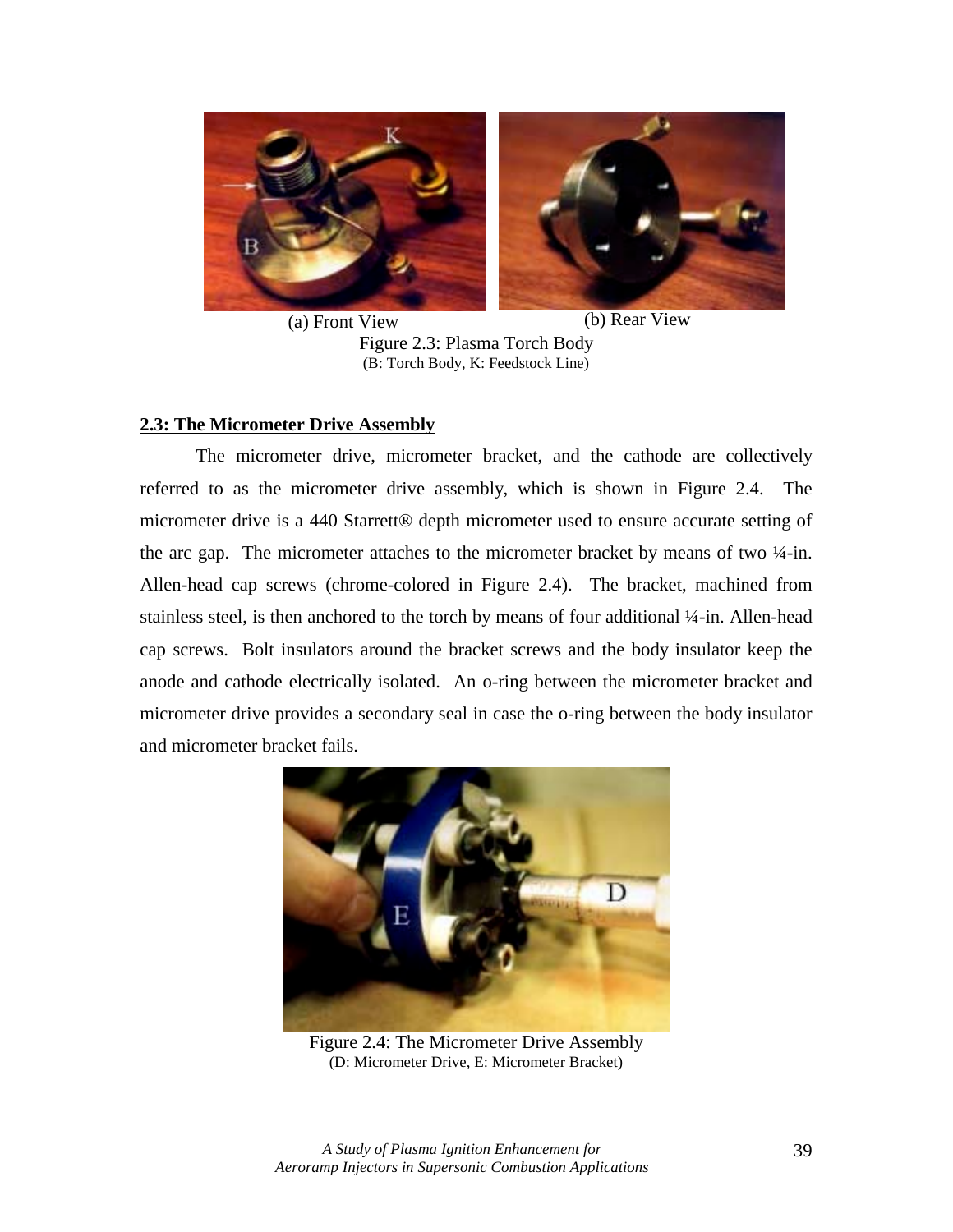### **2.4: The Bolt and Body Insulator**s

 The bolt and body insulators, shown in Figure 2.5, are made from Teflon®. The bolt insulators act as protective jackets, preventing electrical contact between the bolts, which are electrically connected to the anode, and the micrometer bracket. One of the bolt jackets is shown fitted onto an Allen-head cap screw, demonstrating this concept. The body insulator acts as an insulator between the torch body and micrometer bracket, and also serves as a guide piece to align the cathode. The low hardness of Teflon® and the heat stress caused by the demanding testing schedule caused the body insulator to warp and forced its occasional replacement. All Future insulators, such as those used on VTPT-4, will be machined from PEEK® (poly-ether-ether-ketone), a harder and higher temperature resistant material, to overcome this problem.



Figure 2.5: Bolt and Body Insulators (I: Body Insulator, H: Bolt Jacket, J: O-Rings)

## **2.5: The Flow Swirler and Support Rod**

 The flow swirler and support rod are both components housed within the torch chamber and are shown in Figure 2.6. The flow swirler, machined from boron nitride, is an adaptation from the design used on VTPT-2. It maintains the 45° channel orientation, but uses three flow channels instead of four and is 0.5-in. long, rather than 0.1-in. The reduction in the number of flow channels increased the structural integrity of the flow swirler, which had previously been a design concern. In addition, the added length of the swirler is due to the lengthening of the torch anode, facilitating easy removal of the swirler from the anode body if needed. The combined area of the flow channels is four times greater than the anode constrictor area, ensuring that choking occurs in the anode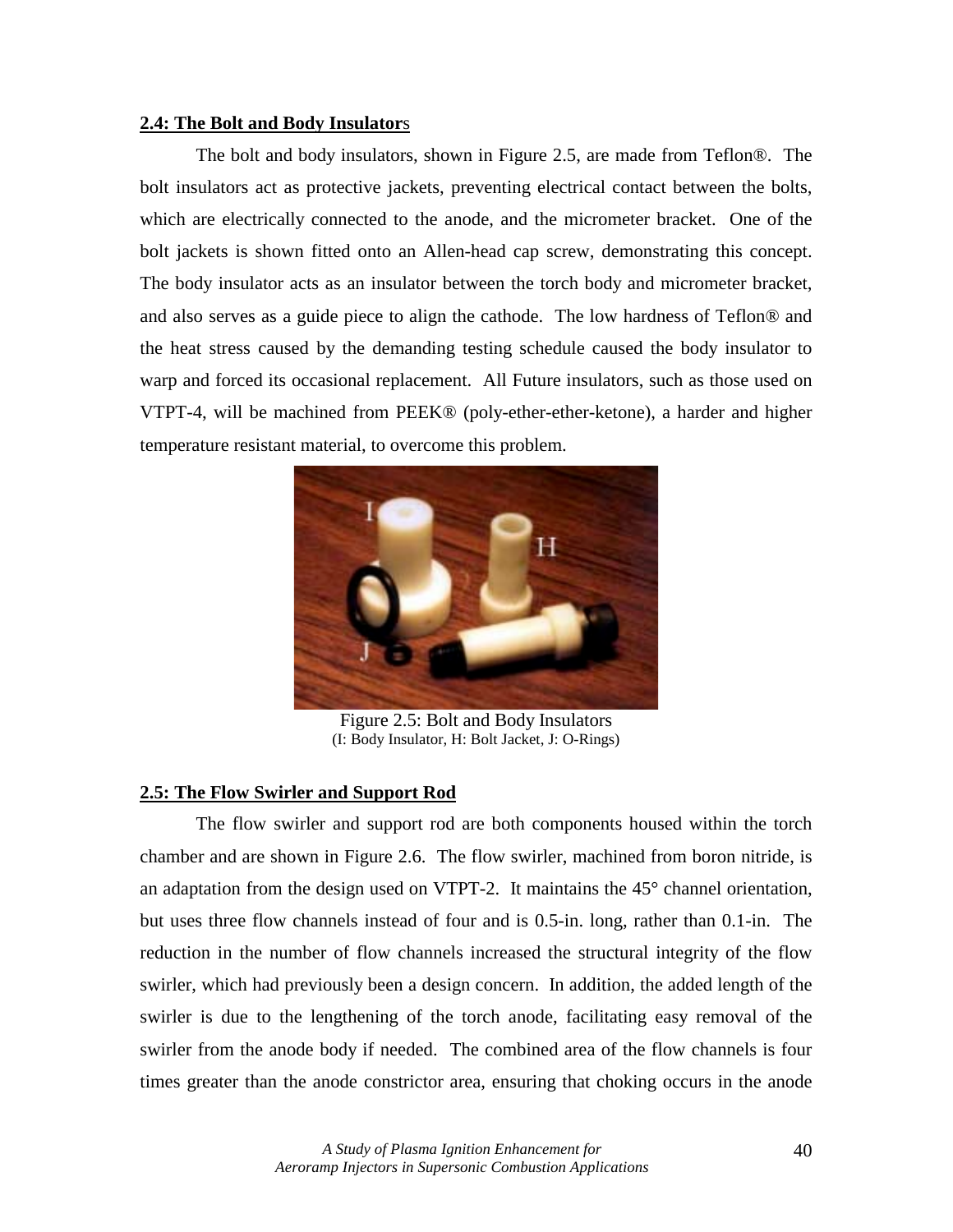throat and not in the flow swirler. The flow swirler slides into the anode and is pressed against the converging section of the anode constrictor by the pressure supplied from the support rod. To prevent the flow swirler from cracking, the upper portion of the flow swirler was chamfered to match the angle of the anode converging section. In addition, the support rod was machined from Teflon® to provide some cushioning effect in case the anode was screwed on too tightly. Although temperatures in this region of the torch are higher than the region where the bolt and body insulators are used, the support rod never experienced any kind of failure, so the low hardness of Teflon® for this piece was not a factor.



Figure 2.6: Flow Swirler and Support Rod (F: Flow Swirler, G: Support Rod)

#### **2.6: Design Issues**

 By now, the simplicity and functionality of the design is quite evident. In practice, VTPT-3 was observed to be quite reliable and durable. However, mention of a few key observations should be made for future users. First, the converging angle of the anode is quite important. For one set of anodes manufactured during this project, this feature was ignored and was machined to the half angle of a drill bit (approximately 60°). These anodes had poor starting capability and proved quite troublesome. In addition, the constrictor length was another major source of problems. Again, loose tolerances produced some anodes with longer constrictors than others. These anodes also had poor startability, and required a much higher current to operate, resulting in a greatly reduced lifetime. Finally, over-tightening of the micrometer bracket screws caused a slight warping of the body insulator, which subsequently caused misalignment of the cathode.